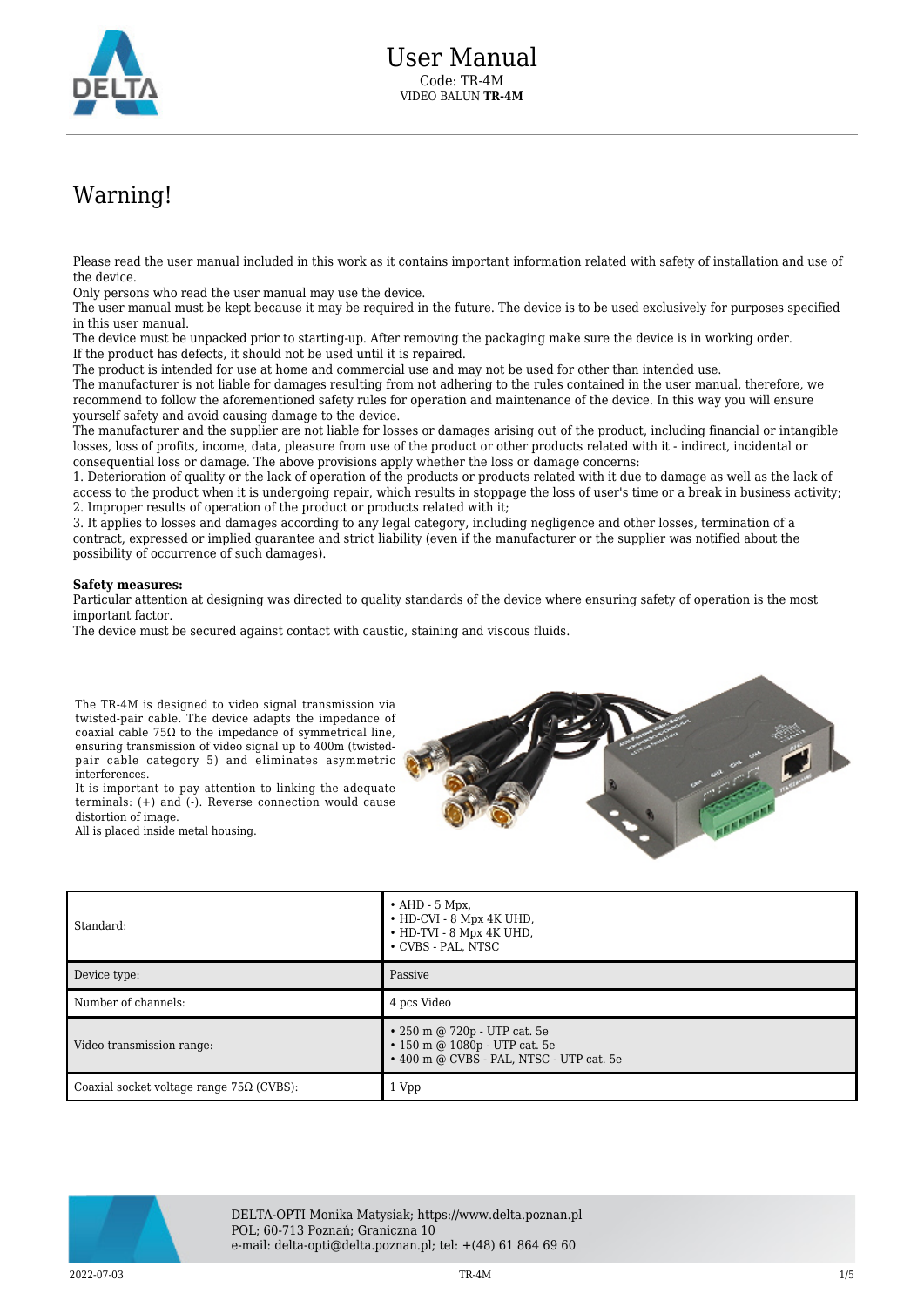

| Attenuation:                   | • 4.43 MHz @ 0.42 dB<br>$\cdot$ 11 MHz @ 0.71 dB<br>• 21 MHz @ 1.07 dB<br>• 38 MHz @ 1.41 dB<br>• 42 MHz @ 1.41 dB<br>• 67.5 MHz @ 2.32 dB |
|--------------------------------|--------------------------------------------------------------------------------------------------------------------------------------------|
| Isolation between inputs:      | $> -50$ dB                                                                                                                                 |
| CMRR $(dB @ 5MHz)$ :           | 60 dB                                                                                                                                      |
| Coaxial socket impedance:      | 75 Ω                                                                                                                                       |
| Symmetrical socket impedance:  | $100 \Omega$                                                                                                                               |
| Coaxial socket type:           | 4 x BNC Plug with cable                                                                                                                    |
| Symmetrical socket type:       | Cable terminals / RJ-45 (8-pin, 4 pairs)                                                                                                   |
| Operation temp:                | $-10 °C  70 °C$                                                                                                                            |
| Permissible relative humidity: | < 95 %                                                                                                                                     |
| Weight:                        | 0.175 kg                                                                                                                                   |
| Dimensions:                    | 105 x 58 x 25 mm                                                                                                                           |
| Guarantee:                     | 2 years                                                                                                                                    |

Front view:



Rear view:

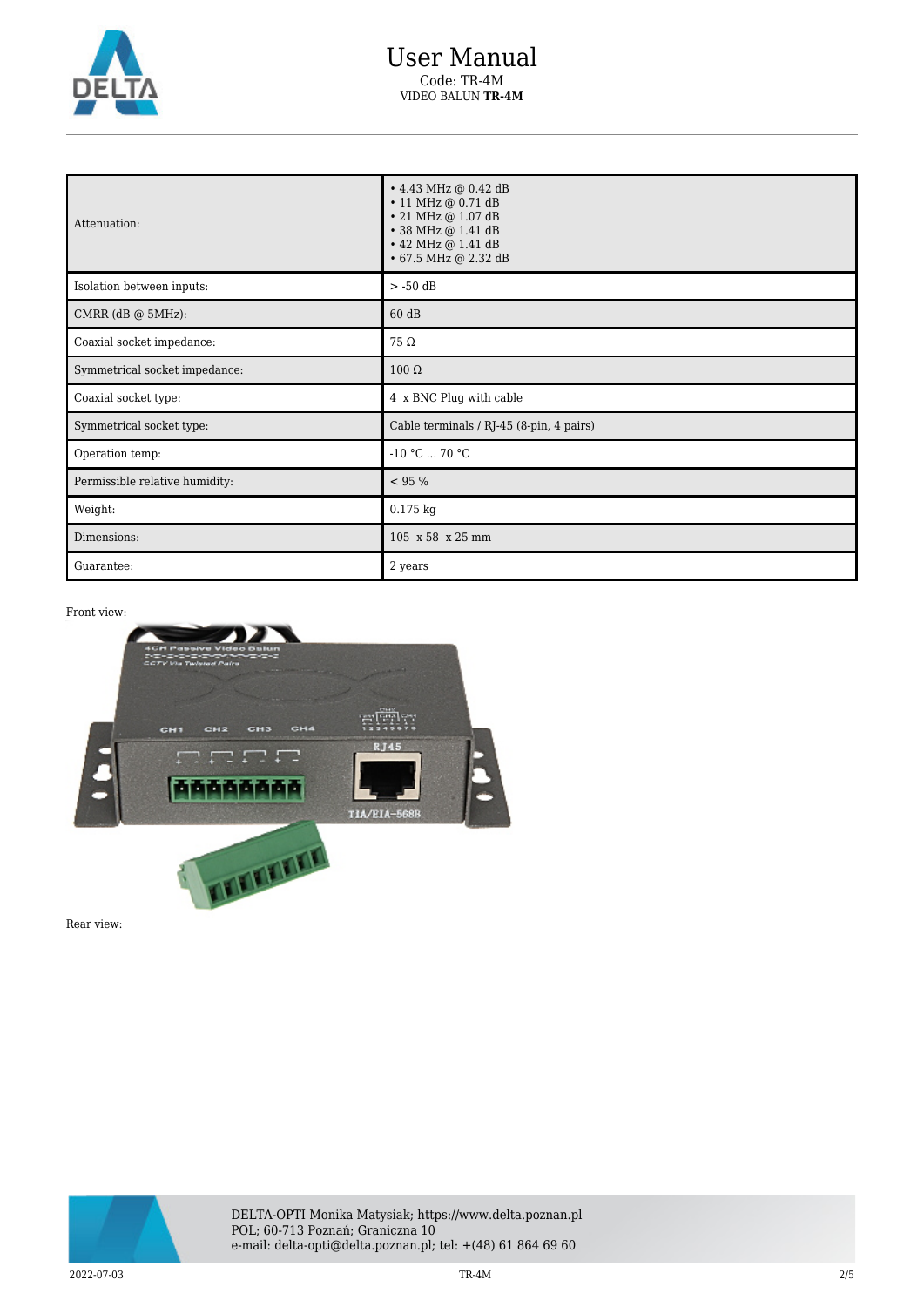



Top view:



DELTA-OPTI Monika Matysiak; https://www.delta.poznan.pl POL; 60-713 Poznań; Graniczna 10 e-mail: delta-opti@delta.poznan.pl; tel: +(48) 61 864 69 60

 $\rm{TR}\text{-}4M$   $\rm{3/5}$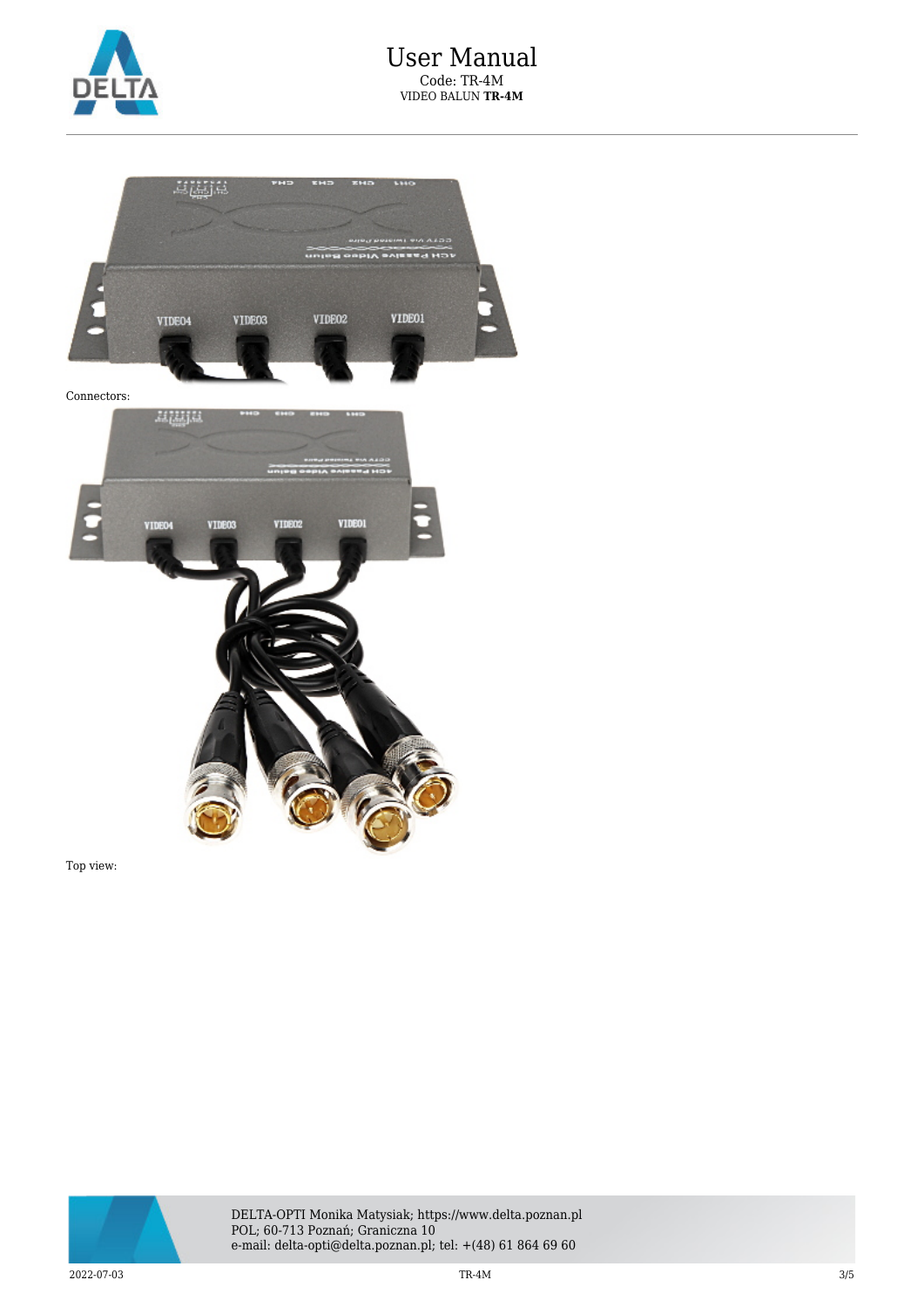



Example application for CVBS/PAL cameras:



1) Coaxial cable

2) TR-4M

Wiring sequence inside the RJ-45 plug. Plug wiring sequence is consistent with the T568B standard: